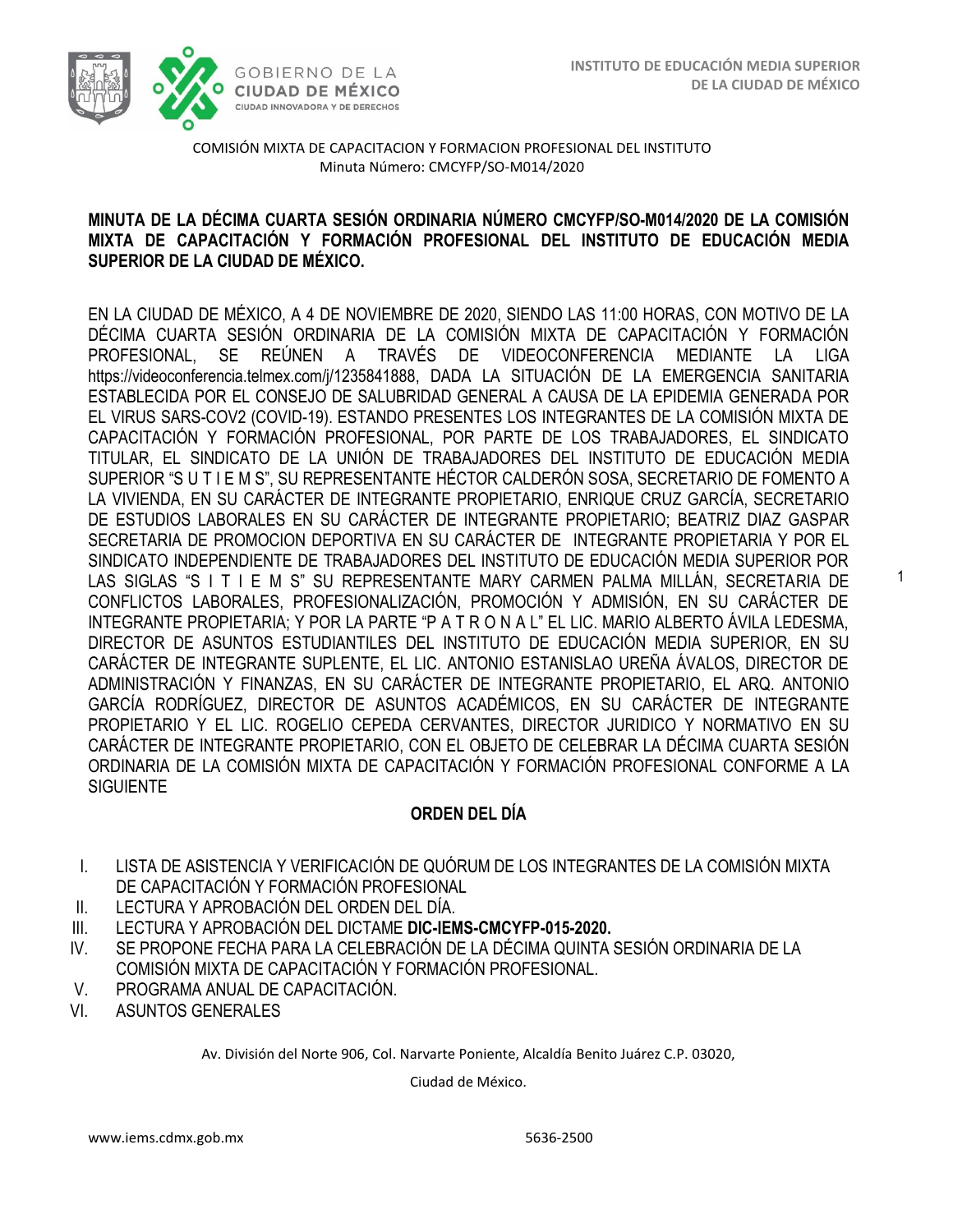

COMISIÓN MIXTA DE CAPACITACION Y FORMACION PROFESIONAL DEL INSTITUTO Minuta Número: CMCYFP/SO-M014/2020

## **M I N U T A**

**PRIMERO. -** DE ACUERDO CON LA LISTA DE ASISTENCIA DE LOS INTEGRANTES DE LA COMISIÓN, EXISTE QUÓRUM LEGAL VÁLIDO PARA LLEVAR A CABO LA DÉCIMA CUARTA SESIÓN ORDINARIA DE LA COMISIÓN MIXTA DE CAPACITACIÓN Y FORMACIÓN PROFESIONAL.

**SEGUNDO. -** PREVIA LECTURA SE APRUEBA EL ORDEN DEL DÍA PROPUESTO POR LOS INTEGRANTES.

**TERCERO. -** LOS INTEGRANTES DE LA COMISIÓN MIXTA DE CAPACITACIÓN Y FORMACIÓN PROFESIONAL APRUEBAN EN TODAS Y CADA UNA DE SUS PARTES EL DICTAMEN **DIC-IEMS-CMCYFP-015-2020** PARA TODOS LOS EFECTOS ADMINISTRATIVOS CORRESPONDIENTES.

**CUARTO. -** SE ACUERDA FECHA PARA LA CELEBRACIÓN DE LA DÉCIMA QUINTA SESIÓN ORDINARIA DE LA COMISIÓN MIXTA DE CAPACITACIÓN Y FORMACIÓN PROFESIONAL EL 18 DE NOVIEMBRE DE 2020, A LAS 11:00 HRS. SE ENVIARÁ MEDIANTE CORREO ELECTRÓNICO LA LIGA DE LA VIDEOCONFERENCIA A LOS INTEGRANTES, PREVIO A LA SESIÓN RESPECTIVA.

**QUINTO. –** EN LA SESIÓN DÉCIMO QUINTA SE PRESENTARÁN PROPUESTAS Y ANALIZARÁN PARA LA INTEGRACIÓN DEL PROGRAMA ANUAL DE CAPACITACIÓN.

**SEXTO.** – EN ASUNTOS GENERALES SE ACUERDA QUE EL PROCEDIMIENTO DE REINTEGRO ECONÓMICO, ESTABLECIDO EN LA CONVOCATORIA C-N-CMCyFP-002-019 AÑO SABÁTICO 2019, PARA EFECTOS DE INCUMPLIMIENTOS, SERÁ DETERMINADO EN LA DÉCIMO QUINTA SESIÓN ORDINARIA.

**SÉPTIMO. -** LOS ACUERDOS TOMADOS EN LA PRESENTE SESIÓN, SON VÁLIDOS Y SURTIRÁN SUS EFECTOS LEGALES Y JURÍDICOS EN TÉRMINOS DE LO DISPUESTO POR EL NUMERAL TERCERO. PÁRRAFO SÉPTIMO Y OCTAVO DEL "ACUERDO POR EL QUE SE AUTORIZA EL USO DE MEDIOS REMOTOS TECNOLÓGICOS DE COMUNICACIÓN COMO MEDIOS OFICIALES PARA CONTINUAR CON LAS SESIONES DE LOS ÓRGANOS COLEGIADOS EN LA DEPENDENCIA, ÓRGANOS DESCONCENTRADOS, ENTIDADES DE LA ADMINISTRACIÓN PÚBLICA Y ALCALDÍAS DE LA CIUDAD DE MÉXICO, CON MOTIVO DE LA EMERGENCIA SANITARIA POR CAUSAS DE FUERZA MAYOR DEL CONSEJO DE SALUD DE LA CIUDAD DE MÉXICO", PUBLICADO EN LA GACETA OFICIAL DE LA CIUDAD DE MÉXICO EL 06 DE ABRIL DE 2020.

**OCTAVO. -** AGOTADOS EN SU TOTALIDAD LOS ASUNTOS DEL ORDEN DEL DÍA, LOS INTEGRANTES DE LA COMISIÓN EXPRESARON SU CONSENTIMIENTO SIN MEDIAR ALGÚN VICIO DE LA VOLUNTAD, RESPECTO

Av. División del Norte 906, Col. Narvarte Poniente, Alcaldía Benito Juárez C.P. 03020,

Ciudad de México.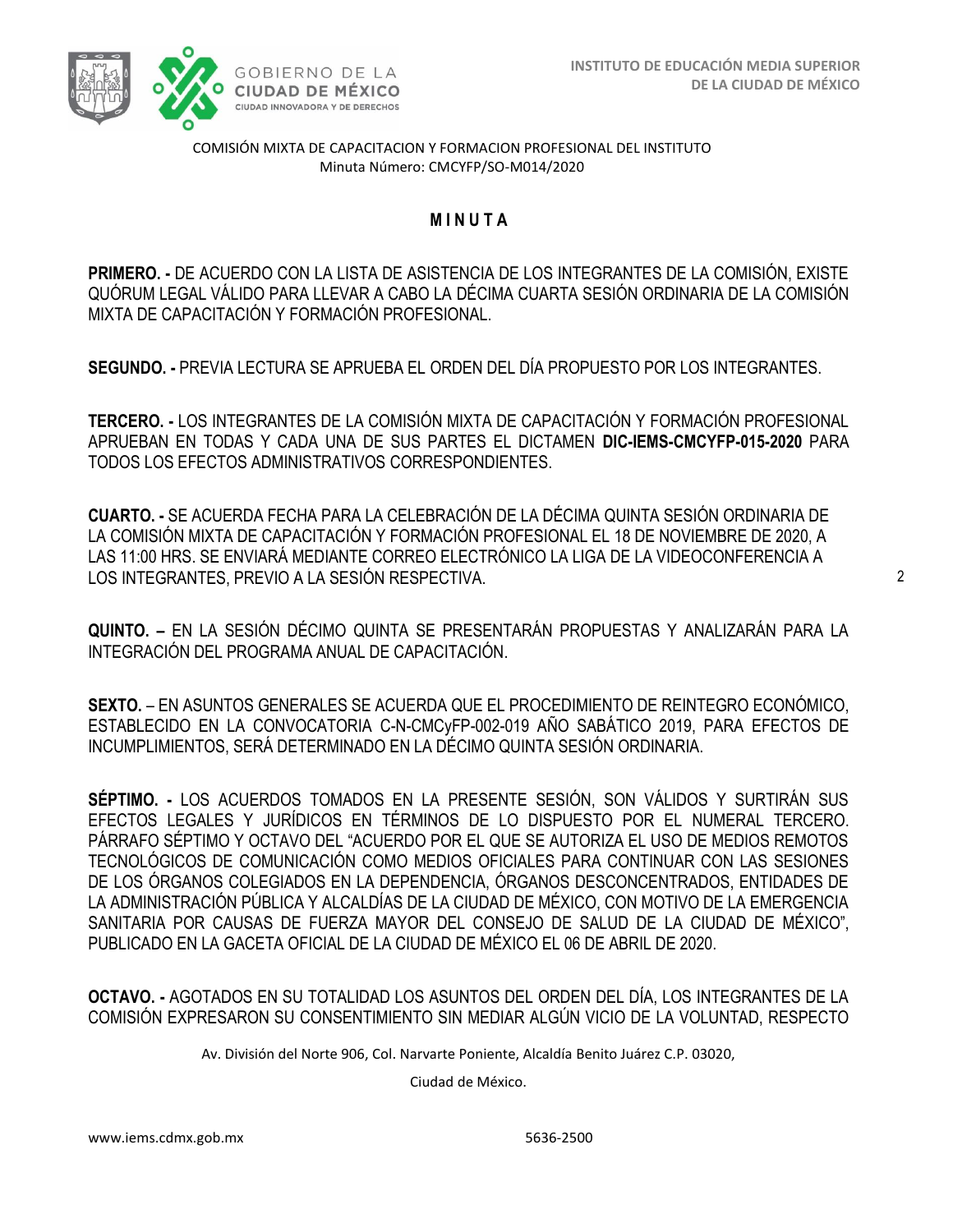

#### COMISIÓN MIXTA DE CAPACITACION Y FORMACION PROFESIONAL DEL INSTITUTO Minuta Número: CMCYFP/SO-M014/2020

DE LA MINUTA EMITIDA. LA QUE SURTIRÁ EFECTOS LEGALES A PARTIR DE SU PUBLICACIÓN EN LA PÁGINA OFICIAL DEL INSTITUTO DE CONFORMIDAD CON EL NUMERAL SÉPTIMO DE LA PRESENTE MINUTA, Y LAS FIRMAS AUTÓGRAFAS DE LOS QUE EN EL INTERVINIERON SE ASENTARÁN UNA VEZ TERMINADA LA EMERGENCIA SANITARIA.

| ESTE DOCUMENTO SE FIRMA SIENDO LAS 13:17 HORAS DEL 4 DE NOVIEMBRE DE 2020-------------------------- |  |  |
|-----------------------------------------------------------------------------------------------------|--|--|
|                                                                                                     |  |  |

**FIRMAN LAS PARTES**

# **POR PARTE DE LOS TRABAJADORES DEL IEMS**

**HÉCTOR CALDERÓN SOSA**

**MARY CARMEN PALMA MILLÁN**

INTEGRANTE PROPIETARIO

SECRETARIO DE FOMENTO A LA VIVIENDA DEL SINDICATO DE LA UNIÓN DE TRABAJADORES DEL INSTITUTO DE EDUCACIÓN MEDIA SUPERIOR (SUTIEMS)

INTEGRANTE PROPIETARIA SECRETARIA DE CONFLICTOS LABORALES, PROFESIONALIZACIÓN, PROMOCIÓN Y ADMISIÓN DEL SINDICATO INDEPENDIENTE DE TRABAJADORES DEL INSTITUTO DE EDUCACIÓN MEDIA SUPERIOR (SITIEMS)

# **BEATRIZ DÍAZ GASPAR ENRIQUE CRUZ GARCÍA**

INTEGRANTE SUPLENTE SECRETARIA DE PROMOCION DEPORTIVA DEL SINDICATO DE LA UNIÓN DE TRABAJADORES DEL INSTITUTO DE EDUCACIÓN MEDIA SUPERIOR (SUTIEMS)

INSTITUTO DE EDUCACIÓN MEDIA SUPERIOR (SUTIEMS)

Av. División del Norte 906, Col. Narvarte Poniente, Alcaldía Benito Juárez C.P. 03020,

Ciudad de México.

INTEGRANTE PROPIETARIO SECRETARIO DE ESTUDIOS LABORALES DEL SINDICATO DE LA UNIÓN DE TRABAJADORES DEL

3